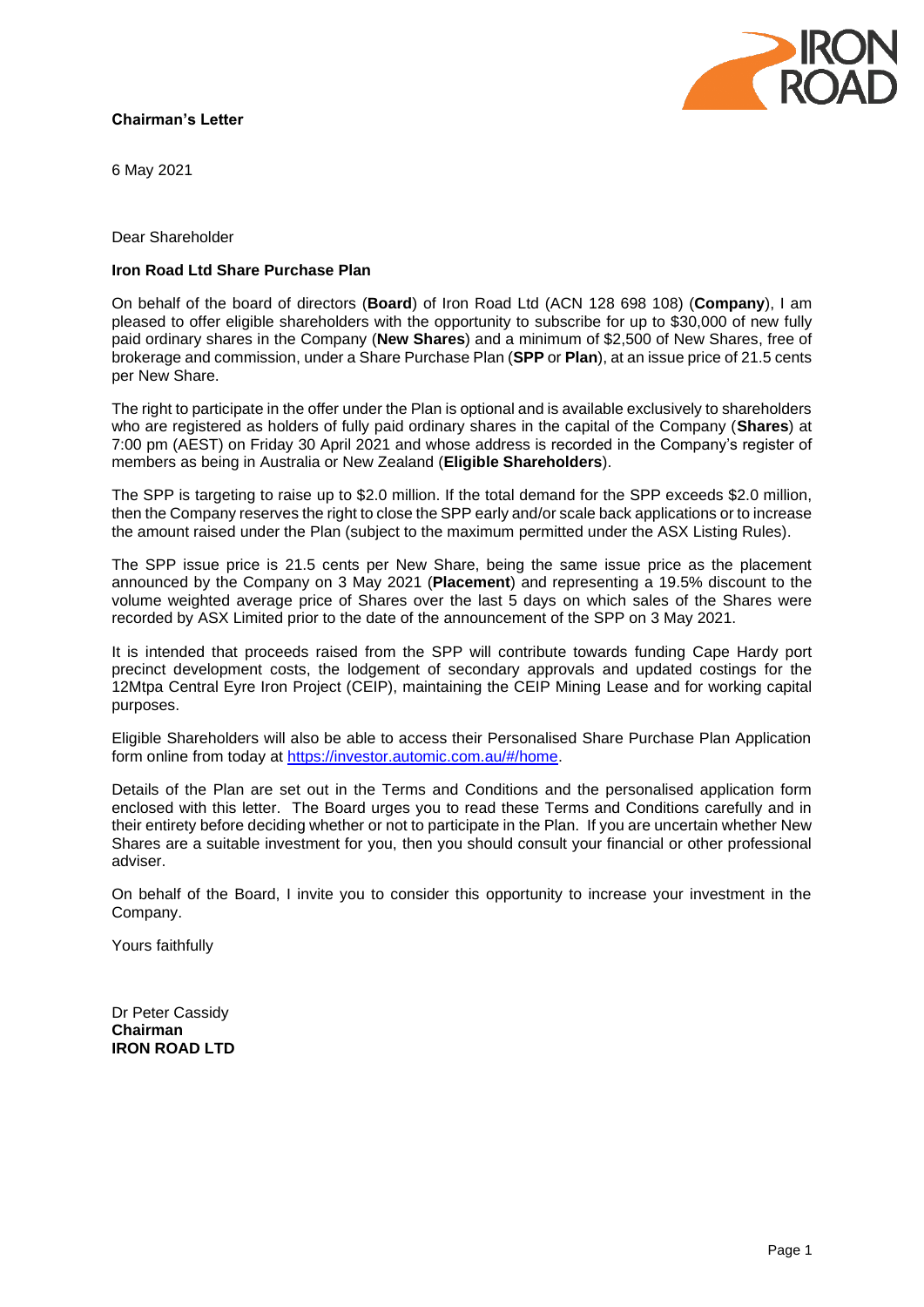#### **IRON ROAD LTD ACN 128 698 108 SHARE PURCHASE PLAN - TERMS AND CONDITIONS**

This document sets out the Terms and Conditions of the Iron Road Ltd Share Purchase Plan and is binding on any Eligible Shareholder completing and lodging an Application Form or making payment by BPay® or EFT.

## **Purpose**

The Share Purchase Plan (**SPP** or **Plan**) offers Eligible Shareholders of Iron Road Ltd (**Iron Road** or **Company**) the opportunity to subscribe for new fully paid ordinary shares in the Company (**New Shares**), up to a maximum value of \$30,000 (subject to any discretionary scale backs).

New Shares under the Plan will be issued at 21.5 cents each, which is a 19.5% discount to the volume weighted average market price (as defined in the Listing Rules) of Shares calculated over the last 5 days on which sales in the Shares were recorded on the ASX prior to the date of announcement of the Plan. The SPP issue price of 21.5 cents per New Share is less than the highest market price of 29.5 cents per Share in the 30-day period prior to announcement of the Plan.

The SPP is targeting in the order of **\$2.0 million,** however the Company reserves absolute discretion regarding the final amount raised under the Plan (subject to the maximum permitted under the ASX Listing Rules).

The SPP allows Eligible Shareholders to increase their investment in the Company without the need to pay brokerage costs.

Participation in the Plan is optional and is subject to these terms and conditions (**Terms and Conditions**). Offers made under the Plan are non-renounceable (i.e. Eligible Shareholders cannot transfer their rights to any New Shares offered under the Plan).

#### **Indicative Timetable**

| Record Date (7:00pm AEST)                         | Friday, 30 April 2021  |
|---------------------------------------------------|------------------------|
| Announcement Date of Plan                         | Monday, 3 May 2021     |
| Opening Date of Plan / Despatch of Offer document | Thursday, 6 May 2021   |
| Closing Date of Plan (5:00pm AEST)*               | Monday, 24 May 2021    |
| Announcements of results of the Plan*             | Wednesday, 26 May 2021 |
| Issue of New Shares under the Plan*               | Friday, 28 May 2021    |
| Despatch of holding statements*                   | Monday, 31 May 2021    |

These dates are indicative only. The Company may vary the dates and times of the Offer by lodging a revised notice with ASX. Eligible Shareholders are encouraged to submit their applications early as the Directors reserve the right to close the SPP early if oversubscribed.

#### **Shareholders eligible to participate in the Plan**

Holders of Shares that were registered on the Company share register as a holder of Shares at 7:00pm (AEST) on 30 April 2021 (**Record Date**) with an address in Australia or New Zealand are deemed eligible shareholders (**Eligible Shareholders**) and may participate in the Plan.

If you hold Shares on behalf of persons who reside outside Australia or New Zealand, or are in the United States, you are not an Eligible Shareholder and are not entitled to participate in the Plan. Due to foreign securities laws, it is not practical for shareholders (or beneficial shareholders) resident in other countries to be offered the opportunity to participate in the Plan.

Details of how Custodians, trustees and beneficiaries are treated under the Plan are provided further below.

#### **Joint holders/joint beneficiaries**

If two or more persons are registered on the Company share register as jointly holding Shares, they are taken to be a single registered holder of Shares and a certification given by any of them is taken to be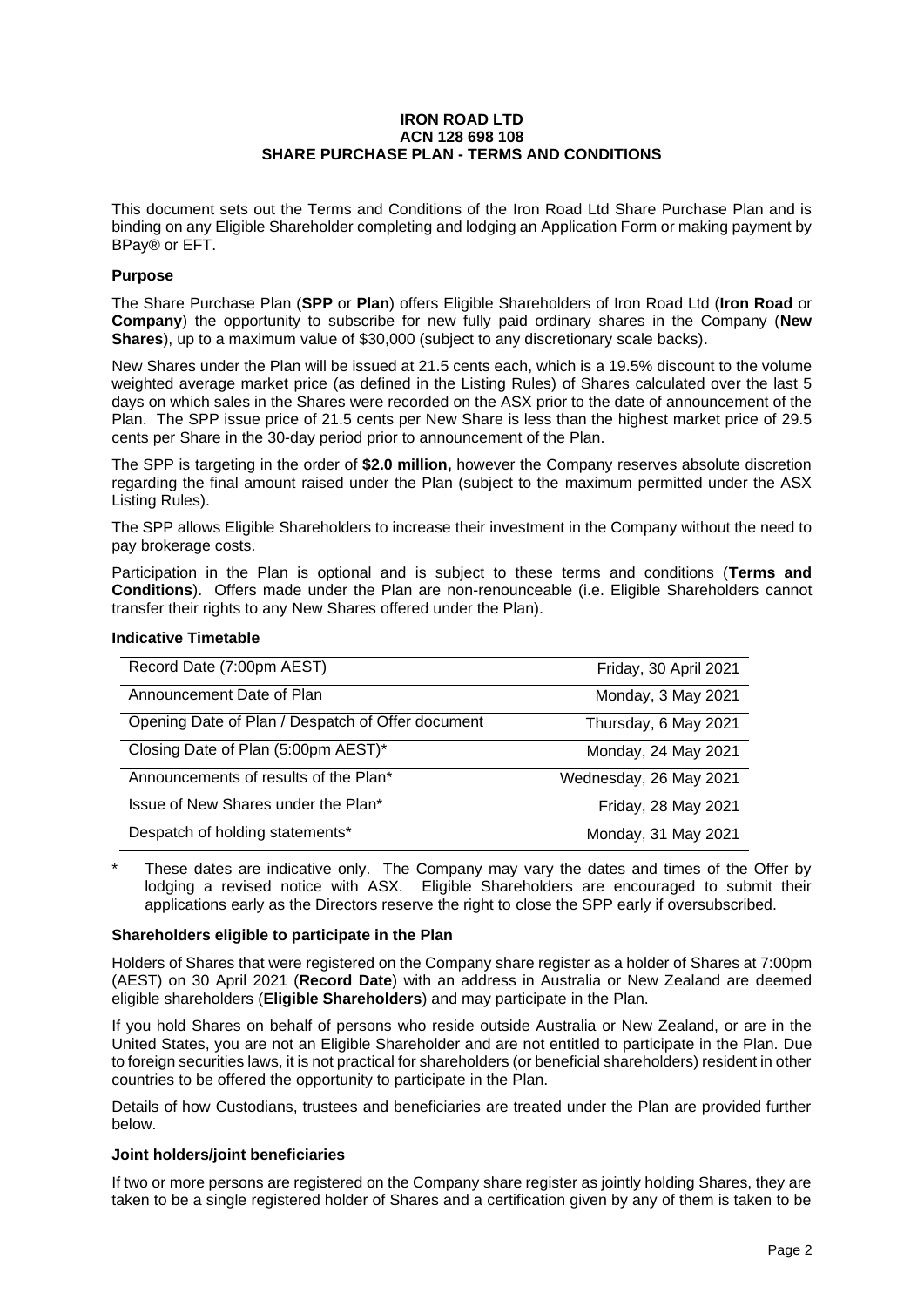a certification given by all of them. If the same joint holders receive more than one offer under the Plan due to multiple identical holdings, the joint holders may only apply in aggregate up to the maximum amount of \$30,000.

## **Foreign offer restrictions**

This document may not be released or distributed in any country other than Australia or New Zealand. This document does not constitute an offer to sell, or a solicitation of an offer to buy, securities in any other country, other than Australia or New Zealand. In particular, any securities described in this document have not been, and will not be, registered under the *US Securities Act of 1933* (as amended) and may not be offered or sold in the United States except in transactions exempt from, or not subject to, registration under the US Securities Act and applicable US state securities laws.

## **New Zealand**

The New Shares offered under the Plan are not being offered or sold to the public within New Zealand other than to existing Shareholders of the Company with registered addresses in New Zealand and to whom the Offer is being made in reliance on the *Financial Markets Conduct (Incidental Offers) Exemption Notice 2016* (New Zealand) (as amended by the *Financial Markets Conduct (Incidental Offers) Exemption Amendment Notice 2018)*.

This document has not been registered, filed with or approved by any New Zealand regulatory authority under the *Financial Markets Conduct Act 2013* (New Zealand). This document is not an investment statement or prospectus under New Zealand law and is not required to, and may not, contain all the information that an investment statement or prospectus under New Zealand law is required to contain.

#### **How much can you invest?**

Eligible Shareholders may apply for a maximum of \$30,000 and a minimum of \$2,500 of New Shares under the SPP. This limitation applies even if you receive more than one Application Form, or if you hold Shares in more than one capacity (including, without limitation, in respect of a joint holding or because you have more than one holding under a separate account). It is your responsibility to ensure that the aggregate of the application price paid for the New Shares the subject of your application and any other shares and interests in the class applied for by you under the Plan or issued to you under any similar arrangement in the 12 months prior to the proposed date of issue under the Plan does not exceed \$30,000.

To apply for New Shares under the Plan, please follow the instructions on the enclosed personalised Application Form. Eligible Shareholders may participate by selecting one of the following offers to purchase New Shares under the Plan.

|                            | <b>Subscription</b><br>amount | Number of Shares to be issued at<br>issue price of \$0.215 per New<br><b>Share</b> |
|----------------------------|-------------------------------|------------------------------------------------------------------------------------|
| <b>Minimum application</b> | \$2,500                       | 11,628                                                                             |
|                            | \$5,000                       | 23,256                                                                             |
|                            | \$10,000                      | 46,512                                                                             |
|                            | \$15,000                      | 69,768                                                                             |
|                            | \$20,000                      | 93,024                                                                             |
| <b>Maximum application</b> | \$30,000                      | 139,535                                                                            |

**Note:** Eligible Shareholders are encouraged to submit their applications early as the Directors reserve the right to close the SPP early if oversubscribed. The Directors also reserve the right to scale back the number of New Shares to be issued. Accordingly, the actual number of New Shares you receive may vary from the above table in the event of oversubscription (excess money will be returned without interest).

The maximum investment any Eligible Shareholder may apply for will remain \$30,000 even if a Shareholder receives more than one Offer (whether in respect of a joint holding or because the Shareholder has more than one holding under a separate account).

If you apply for New Shares under the Plan, you are applying for a certain value of New Shares at the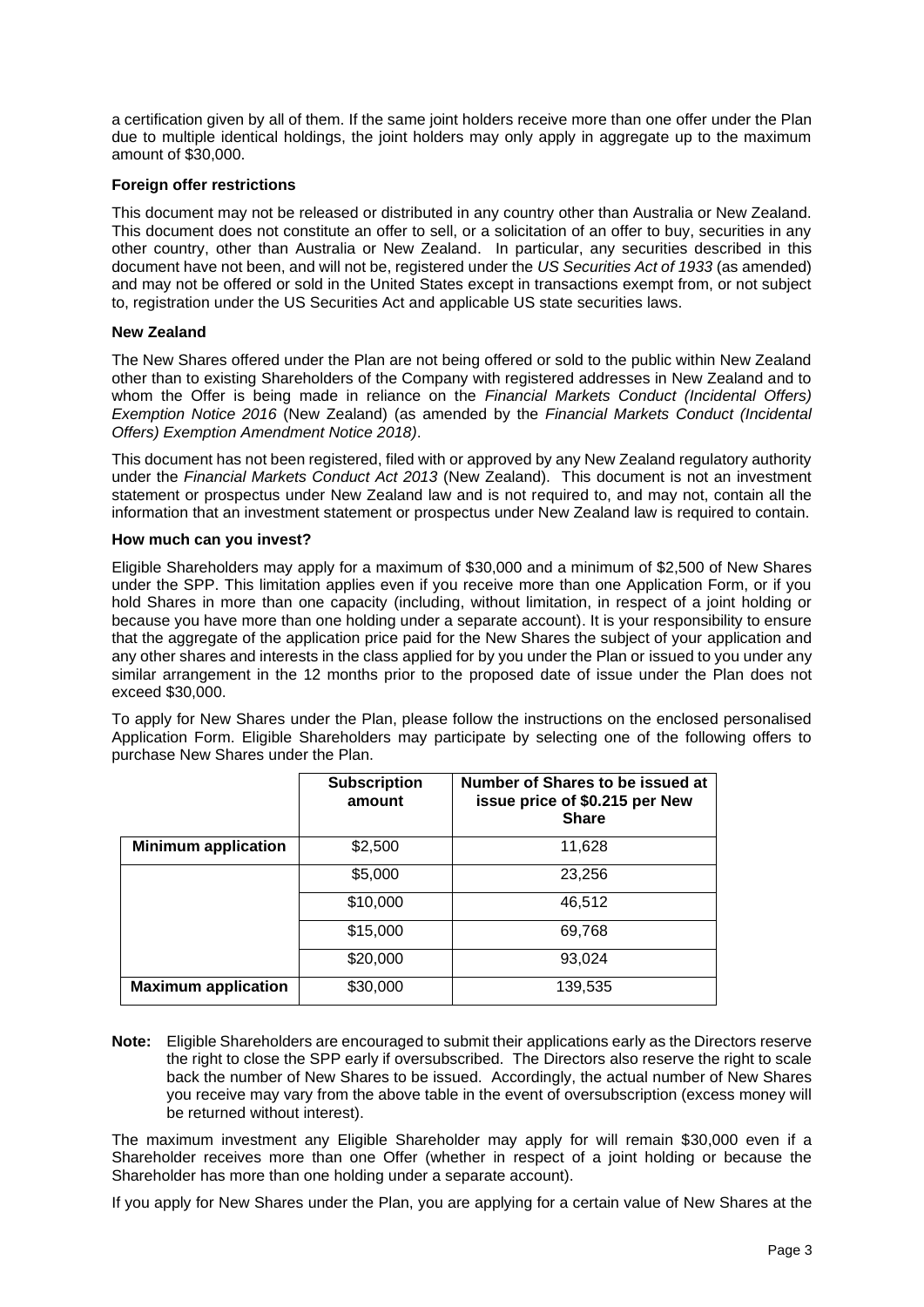issue price of \$0.215 (21.5 cents), rather than a certain number of Shares. In the absence of scale back, and subject to an application not being read down or rejected due to the Eligible Shareholder exceeding the \$30,000 maximum application price limit set out in these Terms and Conditions, the number of New Shares to be issued will be calculated by dividing the aggregate application price received by the issue price. Fractional Shares will not be issued and any fraction of a Share will be rounded up to the nearest whole number of Shares.

Once an application for New Shares under the Plan has been made it cannot be revoked. All Application Forms must be received by 5:00pm AEST on the **Closing Date of Monday, 24 May 2021**. All valid applications shall be deemed accepted if received before the Closing Date.

*You should be aware that although the offer price of \$0.215 per New Share is at a discount to the market price of Company Shares on ASX as at the date the Plan was announced, Shares are a speculative investment and there is a risk that the market price of Shares on ASX may change between the date of this document and the date of issue of the New Shares under the SPP, and that the value of the New Shares received under the Plan may rise or fall accordingly. The Board recommends that you obtain your own financial advice in relation to the Offer under the SPP and consider price movements of Shares in the Company prior to making an application under this SPP.*

#### **How do you apply?**

If you would like to subscribe for New Shares, then you will need to do via BPay® or Electronic Funds Transfer (EFT) in accordance with the instructions set out below. Iron Road is not accepting applications via cheque due to the current COVID-19 situation.

#### Payment by BPay®<sup>1</sup> and EFT

Eligible Shareholders wishing to pay by BPay® or EFT must use the specific biller code and customer reference numbers (BPay®) or unique reference number (EFT) detailed on their personalised Application Form.

#### **If you choose to pay via BPay® or EFT you are not required to submit your Application Form.**

Any Eligible Shareholder that chooses to pay by BPay® or EFT is deemed to have certified to the Company that the amount of Shares (including joint or any other beneficial interests):

- the subject of the application;
- applied for under the SPP or any Shares issued under a similar arrangement in the 12 months before the application;
- which the Eligible Shareholder has instructed a custodian to acquire on their behalf under the SPP; or
- issued to a custodian under an arrangement similar to the SPP in the 12 months before the application as a result of an instruction given by the Eligible Shareholder to the custodian or another custodian and which resulted in the Eligible Shareholder holding beneficial interests in the Shares,

does not exceed \$30,000 (including joint or any other beneficial interests).

Your payment must be received (in cleared funds) before 5:00pm (AEST) on the Closing Date and no New Shares will be issued to you in respect of that application if received after that time. If you have multiple holdings you will have multiple BPay® or EFT personalised reference numbers. To ensure you receive your New Shares under the Offer in respect of that holding, you must use the specific biller code and the customer reference number (BPay®) or unique reference number (EFT) shown on each personalised Application Form when paying for any New Shares that you wish to apply for in respect of that holding. If you inadvertently use the same Customer Reference Number (BPay®) or unique reference number (EFT) for more than one of your applications, you will be deemed to have applied only for the application to which that Customer Reference Number (BPay®) or unique reference number (EFT) applies and any

<sup>&</sup>lt;sup>1</sup> ® Registered to BPAY Pty Ltd, ABN 69 079 137 518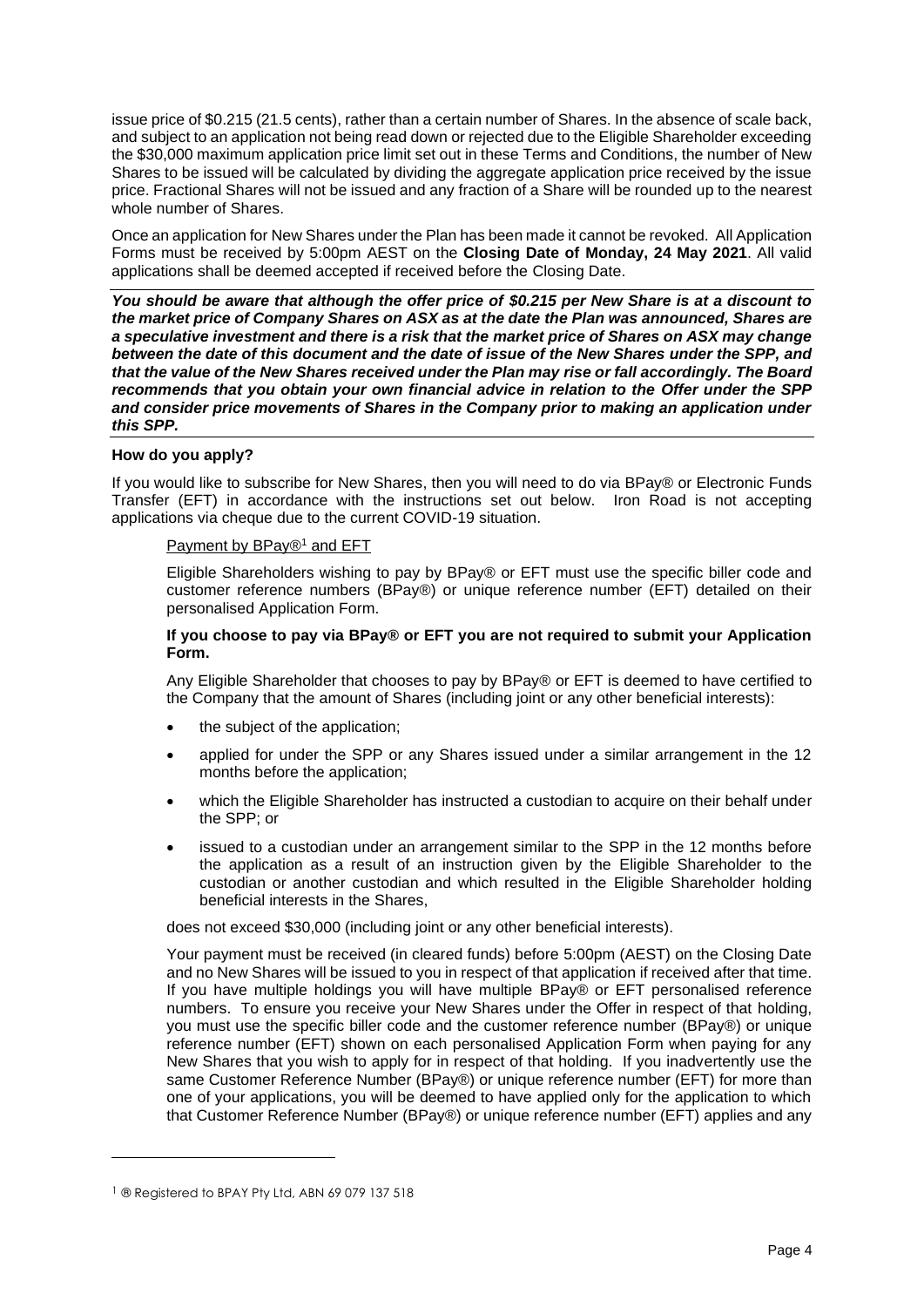excess amount will be refunded.

Applicants should be aware that their own financial institution may implement earlier cut off times with regards to electronic payment and should therefore take this into consideration when making payment. You may also have your own limit on the amount that can be paid via BPay® or EFT. It is your responsibility to check that the amount you wish to pay via BPay® or EFT does not exceed your limit.

Once an application under the Plan has been made or your BPay® or EFT payment made, it cannot be revoked.

#### **Raising Amount and Scale back**

The Plan is targeting to raise \$2.0 million, however the Company reserves absolute discretion regarding the final amount raised under the Plan. If total demand for the SPP exceeds \$2.0 million, the Company reserves the right to close the SPP early and/ or scale back applications (or to increase the amount raised) in its absolute and sole discretion (subject to the maximum amount permitted under the ASX Listing Rules). When determining the amount (if any) by which to scale back an application, the Company may consider several factors, including the size of an applicant's shareholding, the extent to which eligible shareholders have sold or bought additional shares after the Record Date and the date an application was made. Scale back for Shares held by Custodians will be applied at the level of the underlying beneficiary. Eligible Shareholders are therefore encouraged to submit their applications early.

If the Company undertakes a scale back, Eligible Shareholders will receive the number of New Shares determined by the Company in its absolute discretion, which may be less than the number of New Shares applied for. In that event, the number of New Shares will be rounded up to the nearest whole Share.

If the Company rejects or scales-back an application or purported application, then the Company will promptly return to the Shareholder any surplus application monies, without interest. If the amount received is less than the minimum application amount of \$2,500, then Iron Road will not issue any New Shares to you and the money received from you will be refunded without interest.

Iron Road reserves the right to reject any application for New Shares under the SPP that it believes does not comply with these Terms and Conditions.

#### **Shortfall**

If less than \$2.0 million is applied for, the full amount of the shortfall may be placed at the discretion of the Board subject to compliance with the necessary legal requirements. The Company confirms that any issue of shortfall will be placed subject to the Company's compliance with ASX Listing Rule 7.1 at the time of issue. As at the record date, the Company has capacity to issue 95,451,772 Shares under its ASX Listing Rule 7.1 capacity following the placement announced on 3 May 2021. Where the shortfall exceeds the Company's placement capacity, the shortfall will only be placed if shareholder approval is obtained. Iron Road confirms that the shares issued under the Plan will be issued under exception 5 in ASX Listing Rule 7.2.

#### **Issue and Quotation of New Shares**

New Shares to be issued under the Plan will rank equally in all respects with all other Shares from the date of issue and will be issued as soon as reasonably practicable after the Closing Date.

Shareholding statements or CHESS notification will be issued in respect of all New Shares issued under the Plan.

The Company will, promptly after the issue of New Shares under the Plan, make application for those New Shares to be listed for quotation on the official list of ASX. You should confirm your holding before trading in any New Shares you believe have been issued to you under the SPP.

#### **Participation is optional**

Participation in the SPP is entirely optional (subject to the eligibility criteria set out in these Terms and Conditions). If you do not wish to accept the offer under the SPP, then you do not need to take any action and the SPP offer will lapse on the Closing Date.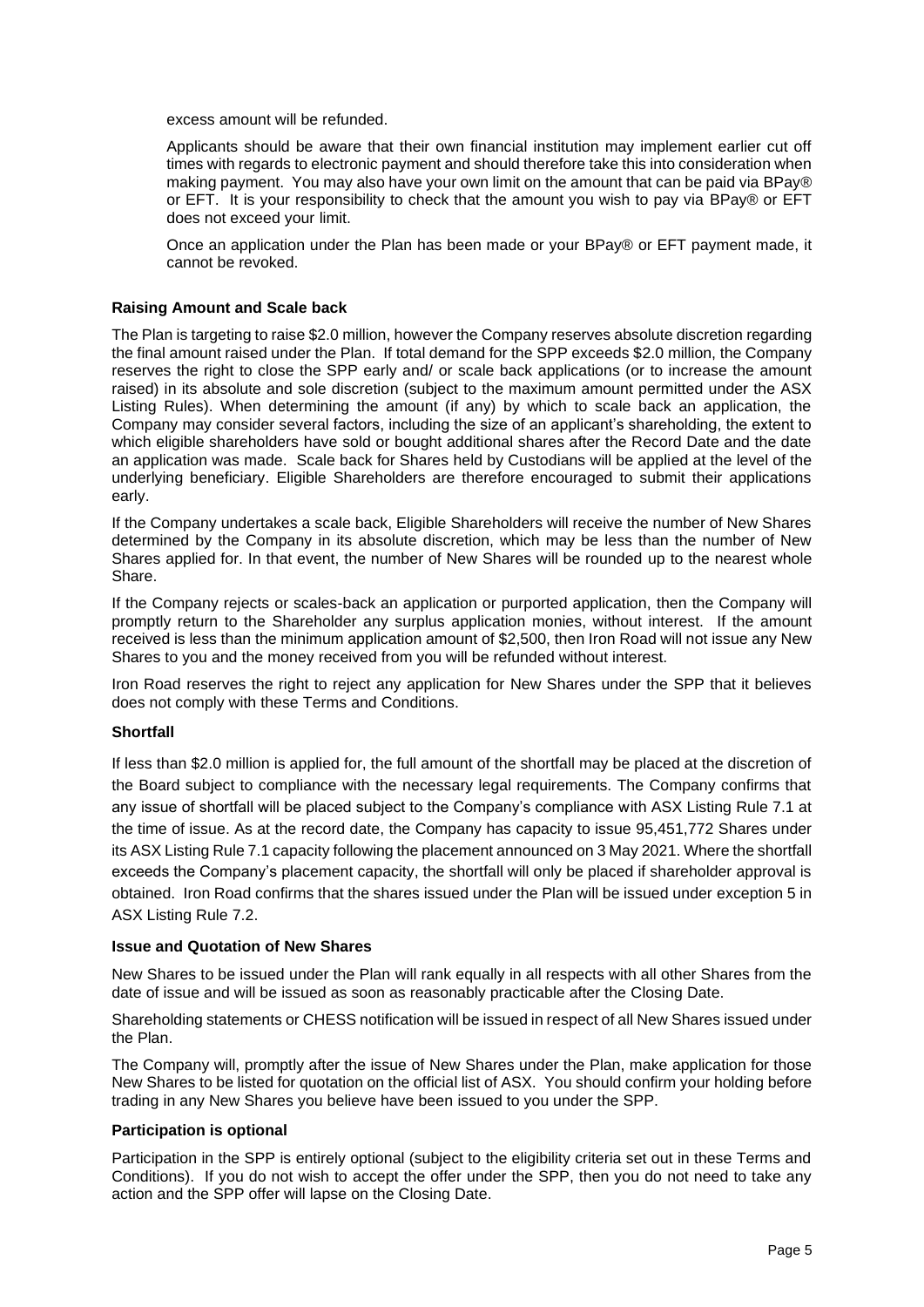# **Underwriting**

The Offer is not underwritten.

#### **Custodians, trustees and nominees**

If you are an Eligible Shareholder and hold Shares as a Custodian (as defined in Corporations Act (Share and Interest Purchase Plans) Instrument 2019/547 (refer below) (**Custodian**) or in any more specific ASIC relief granted to the Company in relation to the Plan), you may apply for up to the maximum of New Shares for each beneficiary for whom you act as Custodian provided you annexe to your Plan application form (**Application Form**) a certificate to the Company (**Custodian Certificate**) with the following information:

- that you held Shares on behalf of:
	- o one or more other persons that are not custodians; and or
	- o another custodian (**Downstream Custodian**) that holds beneficial interests in Shares on behalf of one or more other persons who are resident in Australia or New Zealand to which those beneficial interests relate,

(each a **Participating Beneficiary**) at the Record date who have subsequently instructed you and/or the Downstream Custodian, to apply for Shares under the Plan on their behalf;

- the number of Participating Beneficiaries and their names and addresses;
- the number of Shares that you hold on behalf of each Participating Beneficiary;
- the dollar amount of Shares that each Participating Beneficiary has instructed you, either directly or indirectly through a Downstream Custodian, to apply for on their behalf;
- that the application price for Shares applied under the Offer for each Participating Beneficiary for whom you act plus the application price for any other Shares issued to you as custodian for that Participating Beneficiary under any arrangement similar to the Plan in the prior 12 months does not exceed \$30,000;
- that a copy of these Terms and Conditions was given to each Participating Beneficiary; and
- where you hold shares on behalf of a Participating Beneficiary indirectly, through one or more Downstream Custodians, the name and address of each Downstream Custodian.

For the purposes of ASIC Corporations Act (Share and Interest Purchase Plans) Instrument 2019/547 you are a '**Custodian'** if you are a registered holder that:

- holds an Australian financial services licence that allows you to perform custodian or depositary services;
- is exempt from the requirement to hold an Australian financial services licence covering the provision of a custodial or depository service;
- holds an Australian financial services licence covering the operation of an IDPS or is a responsible entity of an IDPS-like scheme;
- is a trustee of a self-managed superannuation fund or a superannuation master trust; or
- is a registered holder of shares or interests in the class and is noted on the register of members of the body or scheme as holding the shares or interests on account of another person.

If you hold Shares as a trustee or nominee for another person or persons but are not a Custodian as defined above, you cannot participate for beneficiaries in the manner described above. In this case, the rules for multiple single holdings (above) apply.

Custodians should request a Custodian Certificate when making an application on behalf of Participating Beneficiaries. To request a Custodian Certificate and if you would like further information on how to apply, you should contact Automic Registry Services on 1300 288 664 (within Australia) during the offer period.

The Company reserves the right to reject any application for New Shares to the extent it considers that the application (whether alone or in conjunction with other applications) does not comply with these requirements. The Company reserves the right to reject applications in accordance with these Terms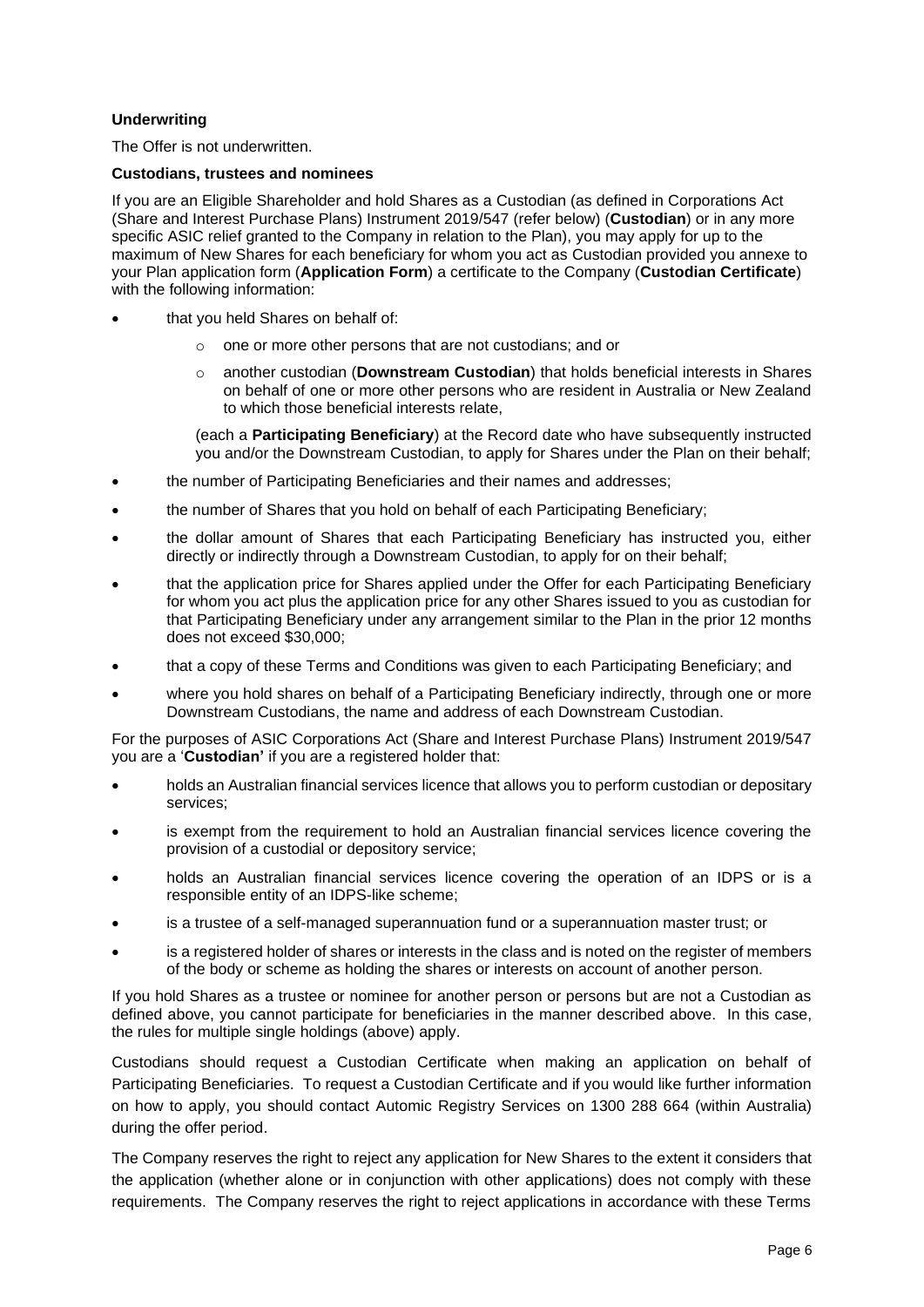and Conditions.

#### **Modification and Termination of the Plan**

The Company may modify or terminate the Plan or waive strict compliance with any of the Terms and Conditions, at any time and any modification, waiver or termination is binding on all Eligible Shareholders even where the Company does not notify you of that event.

In the event the Plan is terminated before the issue of New Shares, all application monies will be returned to you, without interest, by direct credit to your nominated account as recorded on the Company's share register or cheque to your address as shown on the Company's share register as soon as practicable.

Without limiting the above, the Company may issue to any person fewer New Shares than the person applied for under the Plan, including, if the issue of the New Shares applied for would contravene any applicable law or the Listing Rules of ASX or Corporations Act (Share and Interest Purchase Plans) Instrument 2019/547.

#### **Class Order compliance**

The SPP offer of New Shares is made in accordance with ASIC Corporations Act (Share and Interest Purchase Plans) Instrument 2019/547, which grants relief from the requirement to prepare a prospectus for the SPP offer of New Shares.

#### **Application Form**

The Application Form forms part of the Terms and Conditions for the purposes of the Plan and the Offer.

#### **Dispute Resolution**

The Company may, in any manner it thinks fit, settle any difficulties, anomalies or disputes which may arise in connection with or by reason of the operation of the Plan, whether generally or in relation to any participant, application or New Shares. The decision of the Company in this respect will be conclusive and binding on all shareholders and other persons to whom that determination relates.

The Company reserves the right to waive strict compliance with any provision of these Terms and Conditions. The powers of the Company under these conditions may be exercised by the Directors or any delegate of the Directors.

#### **Governing Law**

The Terms and Conditions and the Offer under the Plan are governed by the laws of South Australia.

#### **Disclaimer**

Before you apply for New Shares under the Plan, you should consider obtaining professional financial and/or taxation advice to assist you in determining whether or not, and the extent to which, you wish to participate in the Plan (considering your financial situation, needs and objectives).

The Company and its officers make no recommendation about whether or not you should apply for New Shares under the Plan and nothing in these Terms and Conditions (including the Application Form) or any other accompanying documentation constitutes investment or financial product advice or is intended to influence your decision whether or not to participate in the Plan.

#### **Acknowledgements**

By making payment (including through BPay® or EFT) or returning an Application Form or Custodian Certificate, you certify, acknowledge, warrant and represent as true, correct and not misleading to Iron Road that:

- (a) you have read in full and irrevocably and unconditionally agree to the Terms and Conditions of the Plan and of the Application Form and agree to not do any act or thing that would be contrary to the spirit, intention or purpose of the Plan;
- (b) you warrant that all details and statements in your application are true and complete and not misleading;
- (c) agree that your application, under the Terms and Conditions of the SPP set out in this document (including the Application Form and Custodian Certificate), will be irrevocable and unconditional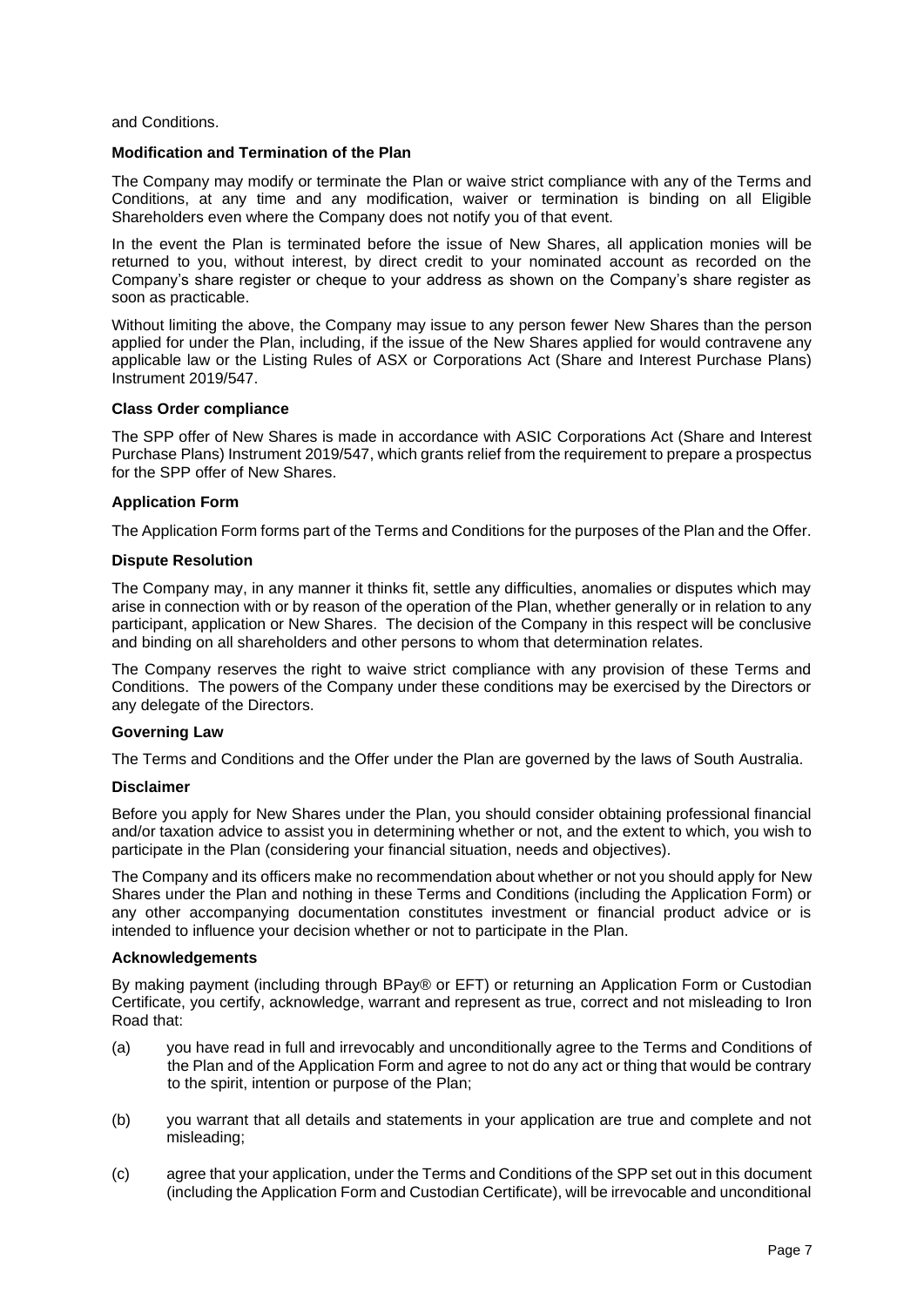(i.e. it cannot be withdrawn even if the market price of the Shares is less than the price of the New Shares under the SPP);

- (d) as at the Record Date, you warrant that you are an Eligible Shareholder and are eligible to participate in the Plan;
- (e) acknowledge that no interest will be paid on any application monies held pending the issue of Shares under the Plan or subsequently refunded to you for any reason;
- (f) acknowledge that the Company and its officers and agents, are not liable for any consequences of the exercise or non-exercise of its discretions referred to in these terms and conditions;
- (g) you and each person for whose account or benefit you are acting is not in the United States and is not a U.S. Person, or acting for the account or benefit of a U.S. Person;
- (h) you acknowledge that the New Shares have not, and will not be, registered under the U.S. Securities Act or the securities laws of any state or other jurisdiction of the United States, and the New Shares may not be offered, sold or otherwise transferred unless an exemption from the registration requirements of the U.S. Securities Act is available;
- (i) acknowledge and agree that if you are acting as a trustee, nominee or Custodian, each beneficial holder on whose behalf you are participating is resident in Australia or New Zealand, and you have not sent these Terms and Conditions, this document or any material relating to the Plan to any person outside Australia and New Zealand (including, without limitation, to any person in the United Sates or to any person who is, or is acting for the account or benefit of, a U.S. Person);
- (j) if you are applying on your own behalf (and not as a Custodian), you acknowledge and agree that you are not applying for New Shares with an aggregate application value of more than \$30,000 under the SPP (including by instructing a Custodian to acquire New Shares on your behalf under the SPP), and you are complying with the limitations detailed in these Terms and Conditions;
- (k) if you are applying on your own behalf (and not as a Custodian), you acknowledge and agree that the total of the application price for the following does not exceed \$30,000:
	- (i) the Shares the subject of the application;
	- (ii) any other Shares issued to you under the Plan or any similar arrangement in the 12 months before the application;
	- (iii) any other Shares which you have instructed a Custodian to acquire on your behalf under the Plan; and
	- (iv) any other Shares issued to a Custodian in the 12 months before the application as a result of an instruction given by you to the Custodian to apply for Shares on your behalf under an arrangement similar to the Plan,

and to the extent that it does, you authorise Iron Road (and its officers and agents) to treat your application as being for such lesser amount of Shares as is permitted by Corporations Act (Share and Interest Purchase Plans) Instrument 2019/547.

- (l) if you are a Custodian and are applying on behalf of a Beneficiary on whose behalf you hold Shares, you acknowledge and agree that:
	- (i) you are a Custodian (as that term is defined in Corporations Act (Share and Interest Purchase Plans) Instrument 2019/547);
	- (ii) either or both of the following apply (as applicable):
		- (A) that on the Record Date you held Shares on behalf of one or more other persons (each a Beneficiary) that are not Custodians;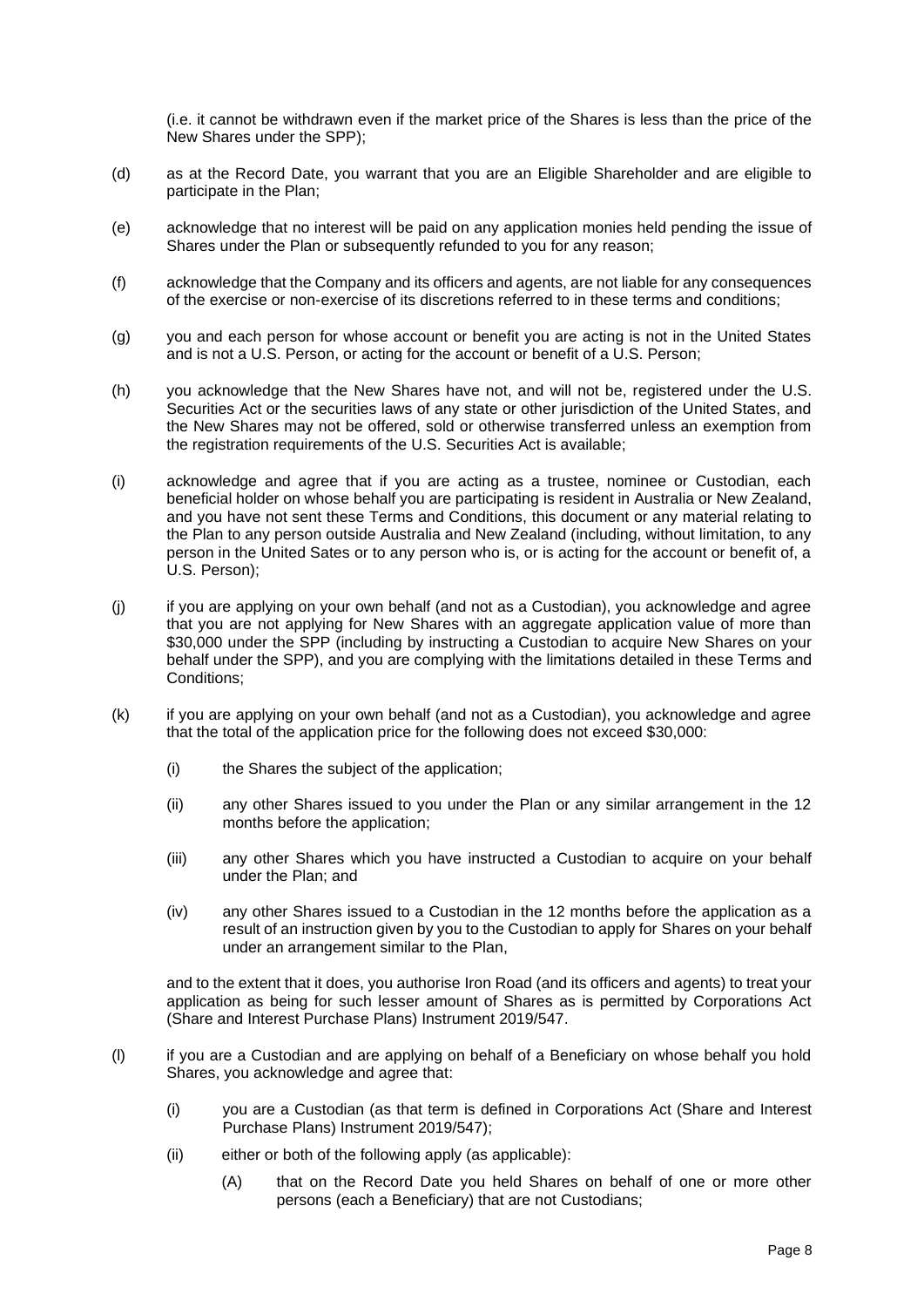- (B) that on the Record Date another Custodian (**Downstream Custodian**) held beneficial interests in Iron Road Shares on behalf of one or more other persons (each a Beneficiary), and you hold the shares to which those beneficial interests relate on behalf of the Downstream Custodian or another Custodian;
- (iii) each Beneficiary has subsequently instructed either you or the Downstream Custodian (as applicable) to apply for New Shares on their behalf under the SPP;
- (iv) the information in the Custodian Certificate submitted with your Application Form is true, correct and not misleading;
- (v) there are no Beneficiaries in respect of whom the total of the application value for (a) the New Shares applied for by you under the SPP on their behalf; and (b) any Iron Road Shares issued to you in the previous 12 months as a result of an instruction given by the Beneficiary to you or a Downstream Custodian to apply for Iron Road Shares on their behalf under an arrangement similar to the SPP, exceeds \$30,000; and
- (vi) a copy of these Terms and Conditions were given to each Beneficiary;
- (m) you may be offered New Shares pursuant to the SPP in accordance with all applicable laws, and any acceptance by you on your own behalf or in respect of any person for which you are acting complies with all applicable laws;
- (n) you accept the risk associated with any refund that may be despatched to you by direct credit or cheque to your address shown on Iron Road's share register;
- (o) you are responsible for any dishonour fees or other costs Iron Road may incur in presenting a cheque for payment which is dishonoured;
- (p) you agree to be bound by the provisions of the Constitution of Iron Road (as amended and as it may be amended from time to time in the future);
- (q) you acknowledge that none of Iron Road, its advisors or agents, has provided you with any financial product, investment advice or taxation advice, in relation to the Plan, or has any obligation to provide you with such advice;
- (r) you authorise Iron Road and its affiliates, officers and representatives to do anything on your behalf necessary for New Shares to be issued to you in accordance with these Terms and Conditions;
- (s) you authorise Iron Road (and its officers and agents) to correct minor or easily rectified errors in, or omissions from, your application and to complete the application by the insertion of any missing minor detail; and
- (t) Iron Road may at any time irrevocably determine that your application is valid in accordance with these Terms and Conditions, even if the application is incomplete, contains errors or is otherwise defective.

#### **Questions and Contact Details**

If you have any questions regarding the Plan or how to deal with this Offer, please contact your stockbroker or professional adviser, or Mr Jaroslaw (Jarek) Kopias, Company Secretary on +61 (8) 8214 4400.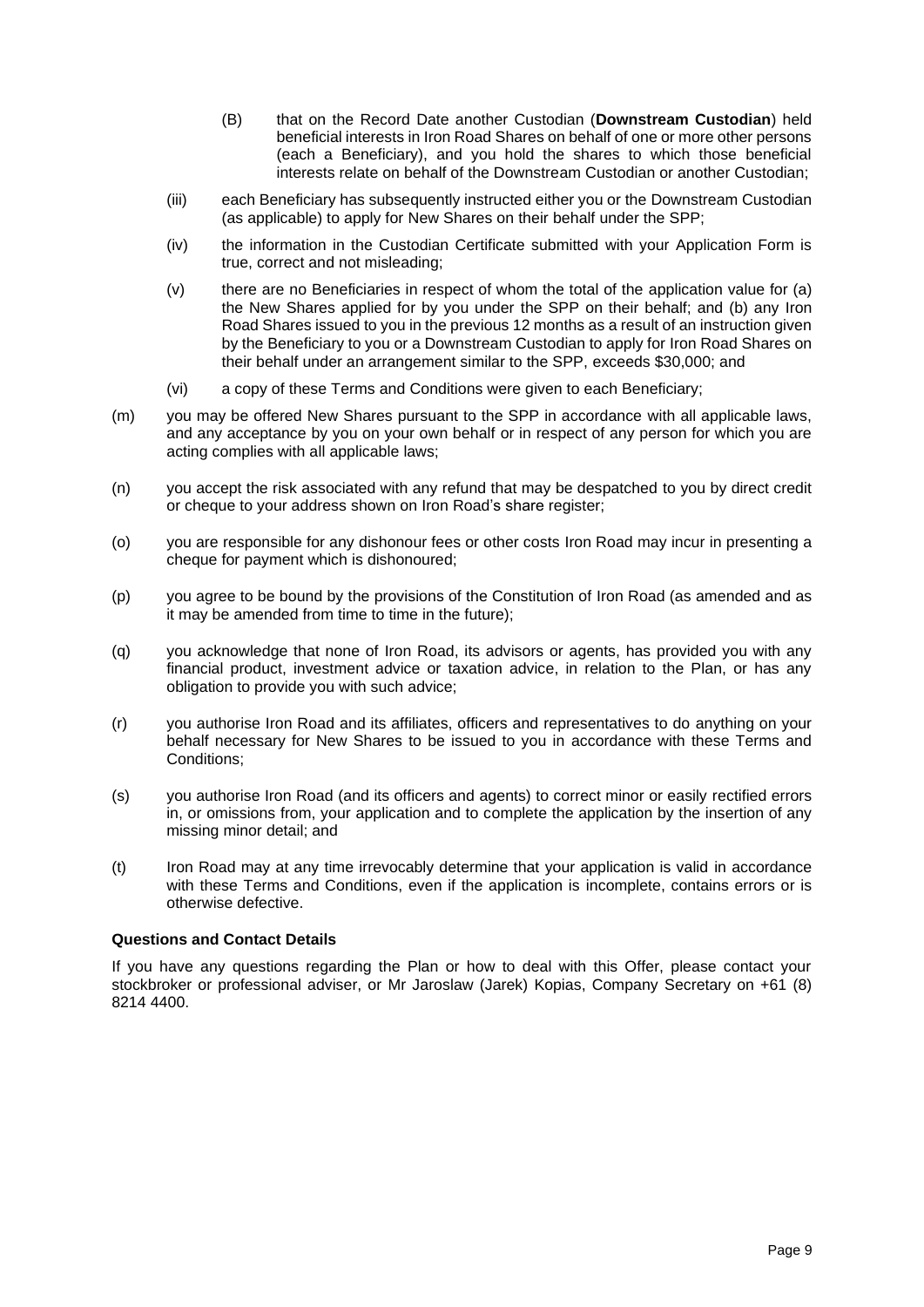## **Glossary**

**AEST** means Australian Eastern Standard Time.

**Application Form** means the application form that accompanies this Share Purchase Plan.

**ASIC** means the Australian Securities and Investments Commission.

**ASX** means ASX Limited ABN 98 008 624 691 or the Australian Securities Exchange.

**Board** means the board of Directors of Iron Road Ltd.

**Closing Date** means 5:00pm (AEST) on 24 May 2021 or such other date determined by the Board.

**Company** or **Iron Road** means Iron Road Ltd ACN 128 698 108.

**Custodian** has the meaning given elsewhere in these Terms and Conditions.

**Custodian Certificate** means the certificate outlined in the Terms and Conditions of the Plan.

**Directors** means the directors of the Company.

**Eligible Shareholders** means Shareholders who are recorded in the Company's register of members as having an address in Australia or New Zealand as at the Record Date.

**Listing Rules** means the Listing Rules of the ASX.

**New Shares** means the new Shares offered under the SPP.

**Offer** means the offer of New Shares under the SPP priced at 21.5 cents per New Share.

**Placement** means the share placement announced by the Company on 3 May 2021.

**Record Date** means 7:00pm (AEST) on 30 April 2021.

**Share** means a fully paid ordinary share in the capital of the Company.

**SPP** or **Plan** means the Share Purchase Plan offered by the Company to Eligible Shareholders.

**Terms and Conditions** means the terms and conditions contained in the SPP.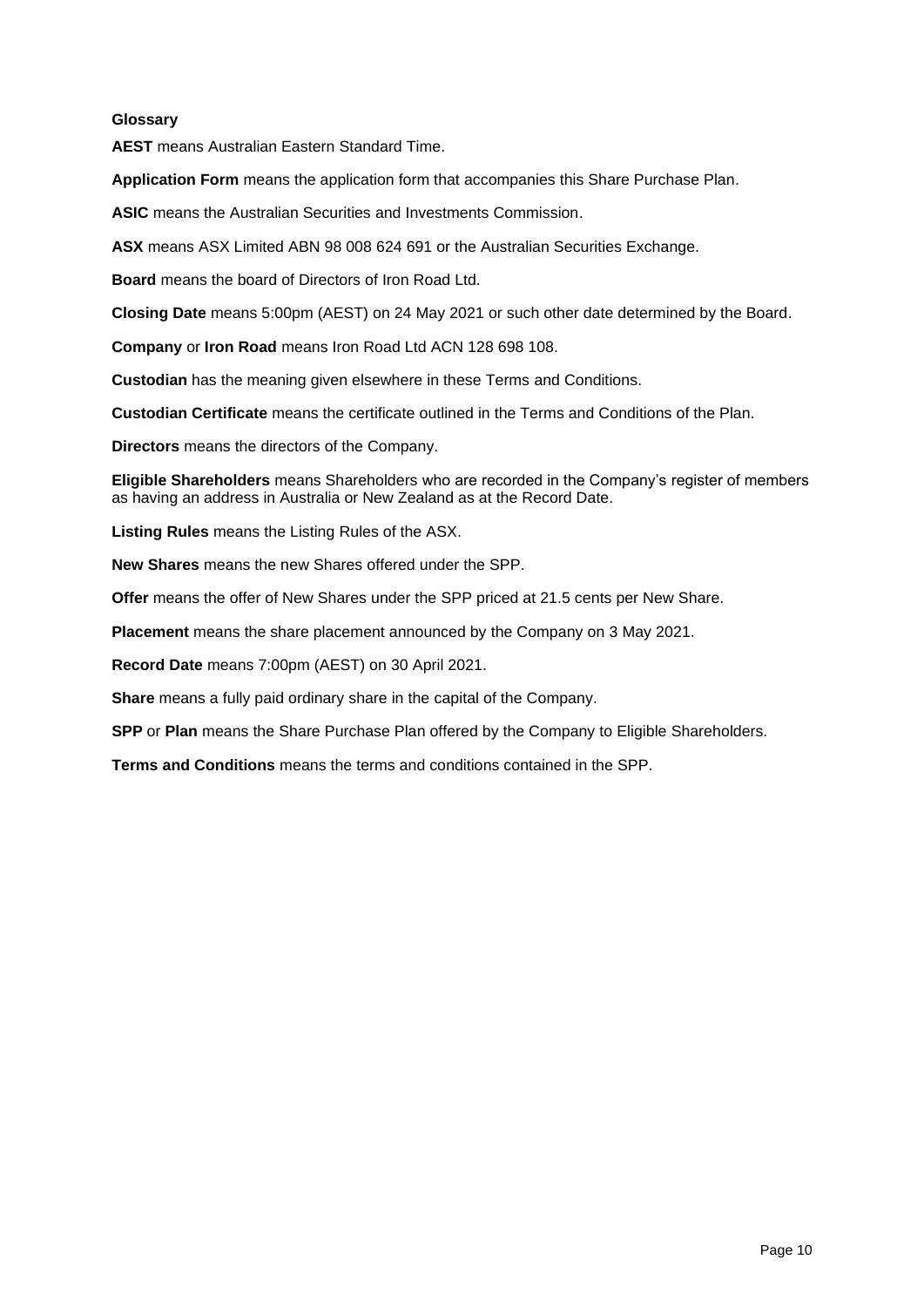

**All Registry Communication to:**

GPO Box 5193, Sydney NSW 2001

**AUTOMIC** 

**1** 1300 288 664 (within Australia)

**0** +61 2 9698 5414 (international)

- corporate.actions@automicgroup.com.au
- www.automicgroup.com.au

**SRN/HIN: [HolderNumber]** 

**ASX Code: IRD**

[EntityRegistrationDetailsLine1Envelope] [EntityRegistrationDetailsLine2Envelope] [EntityRegistrationDetailsLine3Envelope] [EntityRegistrationDetailsLine4Envelope] [EntityRegistrationDetailsLine5Envelope] [EntityRegistrationDetailsLine6Envelope]

**Record Date: 7:00pm (AEST) 30 April 2021**

# **SHARE PURCHASE PLAN APPLICATION FORM**

**IMPORTANT: CLOSING DATE 5.00PM (AEST) ON 24 MAY 2021 (UNLESS VARIED)**

# **1: APPLICATION**

Iron Road Ltd (**Company**) is offering its shareholders the opportunity to purchase up to A\$30,000 of fully paid ordinary shares in the Company (**New Shares**) by way of a share purchase plan (**SPP**) (**Offer**). The price under the SPP is \$0.215 per New Share **(Issue Price)**. Other than as defined in this Application Form, capitalised terms have the same meaning as defined in the Offer Booklet. Eligible Shareholders may apply for any one of the following parcels described below:

| <b>Application Amount</b> | <b>Number of Shares</b> |
|---------------------------|-------------------------|
| A\$2,500                  | 11,628                  |
| A\$5,000                  | 23,256                  |
| A\$10,000                 | 46,512                  |
| A\$15,000                 | 69,768                  |
| A\$20,000                 | 93,024                  |
| A\$30,000                 | 139,535                 |

**Forms and to overcome potential mail delays.**

# **2: PAYMENT: You can pay either by BPAY or Electronic Funds Transfer "EFT"**

| <b>Biller Code: TBC</b><br>Ref No: [BPayCRN]                                                                                                                                                                                                                                             | The unique reference which has been assigned to your<br>Application is: [HolderId]-[CAId]-IRD<br>Funds are to be deposited directly to following bank account:<br><b>Account name:</b> Automic Pty Ltd<br><b>Account BSB: TBC</b><br>Account number: TBC<br>Swift Code: WPACAU2S<br><b>Important:</b> You must quote your unique reference as your payment reference/<br>description when processing your EFT payment. Failure to do so may result in your<br>funds not being allocated to your application and shares subsequently not issued.<br><b>Note:</b> You do not need to return this form if you have made payment via EFT. Your<br>unique reference will process your payment to your application electronically. |
|------------------------------------------------------------------------------------------------------------------------------------------------------------------------------------------------------------------------------------------------------------------------------------------|------------------------------------------------------------------------------------------------------------------------------------------------------------------------------------------------------------------------------------------------------------------------------------------------------------------------------------------------------------------------------------------------------------------------------------------------------------------------------------------------------------------------------------------------------------------------------------------------------------------------------------------------------------------------------------------------------------------------------|
| Contact your financial institution to make your payment from your<br>cheque or savings account.<br><b>Note:</b> You do not need to return this form if you have made payment<br>via BPAY®. Your BPAY® reference number will process your<br>payment to your shareholding electronically. |                                                                                                                                                                                                                                                                                                                                                                                                                                                                                                                                                                                                                                                                                                                              |

**3: PROVIDE YOUR CONTACT DETAILS & ELECT TO BE AN E-SHAREHOLDER Return to our Share Registry by email to [hello@automicgroup.com.au](mailto:hello@automicgroup.com.au)**

Telephone Number Contact Name (PLEASE PRINT)  $($  ) Email Address